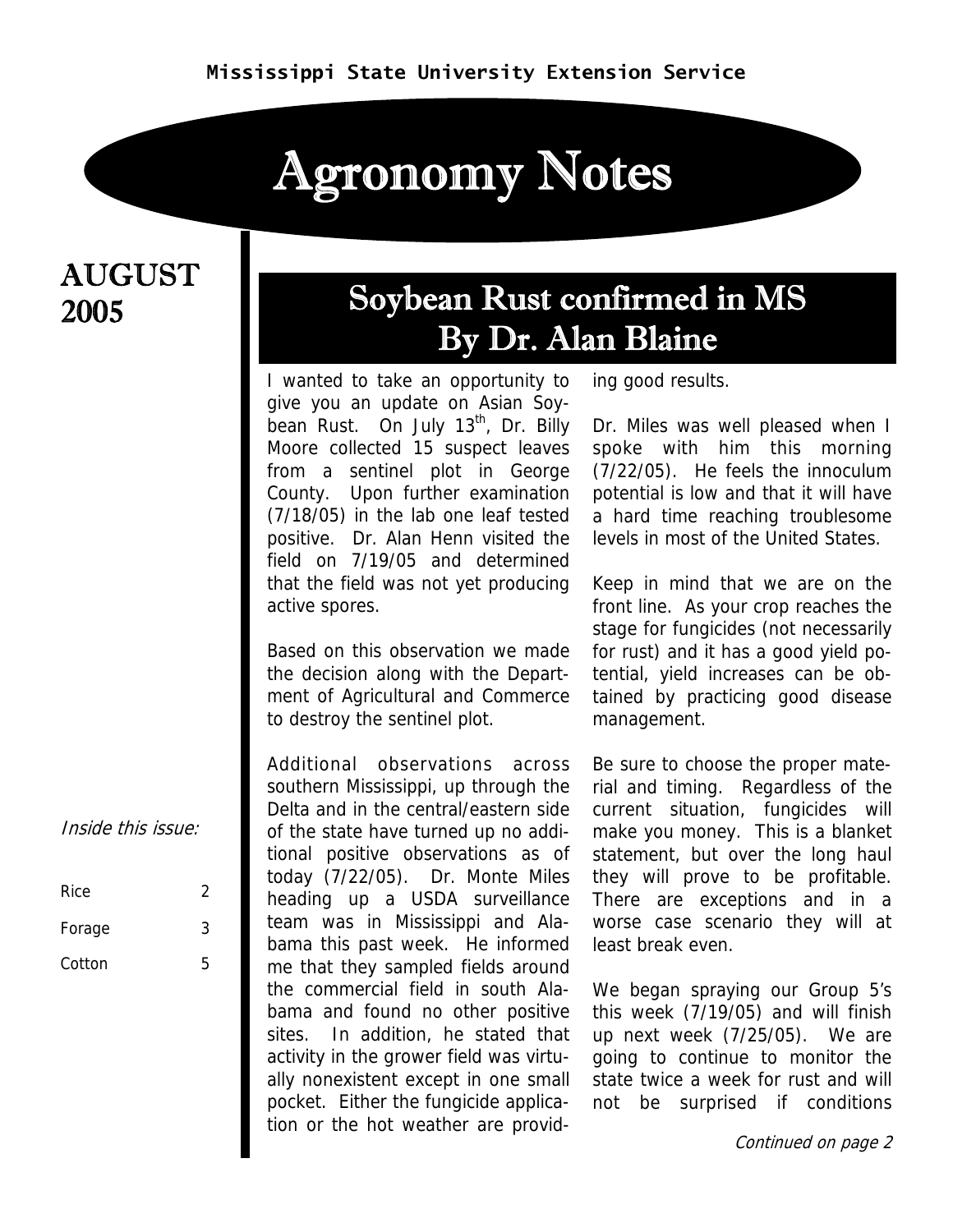change.

Timing is on our side; since rust has been watched since late February in Florida and has not yet reached a level of major concern, it is doubtful it will on this crop. Stay tuned but do not get so caught up in the rust whirlwind that you forget other pest management practices.

We have an above average crop. A couple of well timed rains can make this one rank right near the top. I know it has been a difficult crop, but we are closing in on the end. Stay on top of late season insects, diseases and irrigation needs. Know that we will continue to monitor rust, and please call if we can be of service. For further updates regarding rust, please visit http://www.sbrusa.net/.

# Rice By Dr. Nathan Buehring

This year the rice crop has turned out to be an expensive one due to weeds and additional pumping cost. This year's crop has been through a lot and we are getting closer to harvest. However, we still need to consider making an insecticide application for rice stinkbugs if they meet threshold levels. Last season we had relatively low stinkbug populations. I think this could be partially due to the above average rainfall and below average temperatures that we experienced in 2004.

Once the rice begins to head, scouting for stinkbugs needs to begin. I would begin scouting with a sweep net around the edges of the field and move towards the middle of the field. Sometimes stinkbugs can be found just around the edges of the field. If this is the case, I would recommend applying an insecticide around the borders. This will control the present population and keep them from building up to be a bigger problem. Also, fields that have escaped grass in them are more prone to have rice stinkbugs. Therefore, keep a watchful eye on those fields. As of today (7/21/05), we have already had to make some applications to early planted rice.

Stinkbugs are more detrimental towards yield during the first two weeks of heading because they are affecting kernel development. The current economic threshold for Mississippi is 3 stinkbugs per 10 sweeps during this time. If stinkbugs are a problem at this time, I lean towards the use of a pyrethroid insecticide. This will give you a couple of days of residual activity for longer protection.

As we move into the third and forth week of heading our economic threshold increases to 10 stinkbugs per 10 sweeps. During this time, stinkbugs are feeding more on mature kernels; therefore, a reduction in grain quality (pecky rice) becomes more of an issue.

Four pyrethroid insecticides are currently labeled and recommended for rice stinkbug control: Karate Z (1 gallon/50 to 80 Acres), Mustang Max (1 gallon/32 to 48 Acres), Prolex (1 gallon/62 to 100 Acres), and Proaxis (1 gallon/25 to 40 Acres). The old standby of methyl parathion 1/2 pound/Acre or 1 gallon/8 Acres can also be used.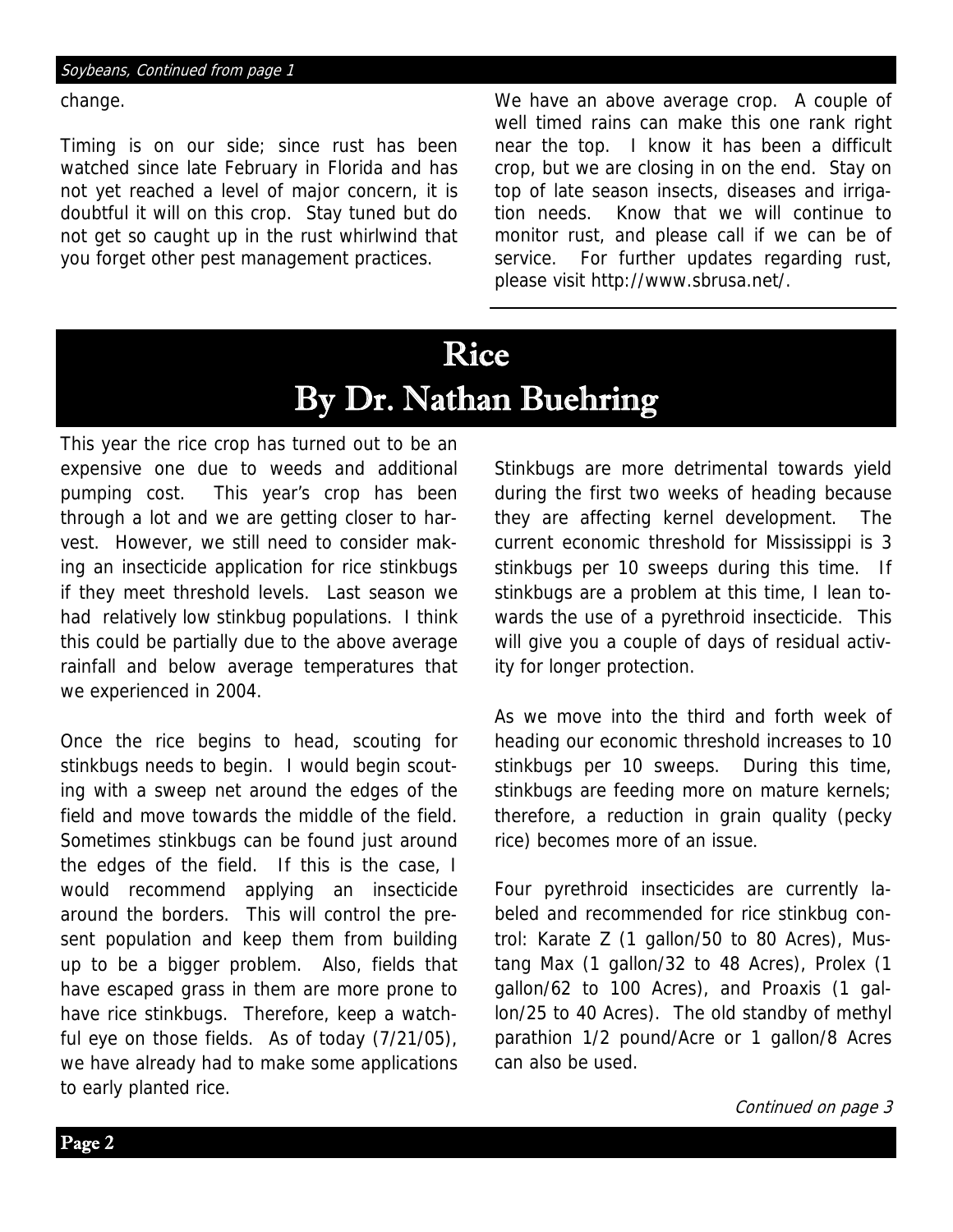#### Rice, Continued from page 2

One last reminder about stinkbugs is to scout early in the morning or late in the evening. As temperatures rise through the day, stinkbugs will generally move down into the canopy. If you are scouting during the hottest part of the

day, take that into account when determining when to spray or not to spray.

## Forage By Dr. Richard Watson

#### **Small Grain Crops for Cool Season Forage Production.**

While we endure the heat and humidity of another Mississippi August, it is time to give some thought to our cool-season forage needs. Before too long we will need to begin cultivating a seedbed or preparing our summer pastures for annual ryegrass planting. Because of its rapid establishment and high nutritional quality, annual ryegrass is by far the most popular coolseason annual grown in Mississippi. However, there may be situations where the use of an alternative annual forage crop may be needed to either replace or enhance the productivity of ryegrass. These situations may include heavy soil types that are not ideal for ryegrass growth, or where there is a significant risk of fungal diseases, such as blast, affecting the productivity of our ryegrass stand. Alternatives to annual ryegrass include small grain crops such as wheat, oats, and cereal rye. These small grain crops can be used as pure stands or as mixtures with annual ryegrass. The small grain crops typically have a shorter growing season than annual ryegrass (November-April vs November-May respectively), and total annual yield may be slightly lower than annual ryegrass. However, the small grain crops can often provide better winter forage growth as they are typically more tolerant of wet and cold weather than annual ryegrass. The small grain crops are also resistant to Blast, which can devastate annual ryegrass pastures when the disease and certain weather patterns are present,

as was the case in Fall of 2004.

### **Which small grain to use?**

There are some differences in the suitability of different small grain crops for different soil and climatic conditions. In general, cereal rye is more tolerant of acidic soils than wheat and oats, whereas wheat is more tolerant of wet heavy soils than cereal rye or oats. Oats may also be less tolerant of winter freezing and may suffer significant winterkill in the north end of the state. Given the wet soils and/or low pH problems in Mississippi, cereal rye and/or wheat are likely to be the most productive.

#### **Establishing a small grain crop for forage**

The methods for establishing small grain crops are much the same as annual ryegrass. While a prepared seedbed and grain drill will provide the best change of a good stand, small grains can also be successfully broadcast over perennial summer pastures.

While there are some differences in the seed sizes of small grains, a general seeding rate of 90-120 lb/acre is recommended. When using conventional tillage and a seed drill, you can use the lighter rate of 90 lb/acre, as seed placement is generally better for germination and establishment. Ideally the seed should be sown at a depth of 1-2 inches. Where seed is broadcast either on a prepared seedbed or to overseed an existing summer pasture, the higher rate of 120 lb/acre will result in a better stand. As with annual ryegrass, it is important to maxi-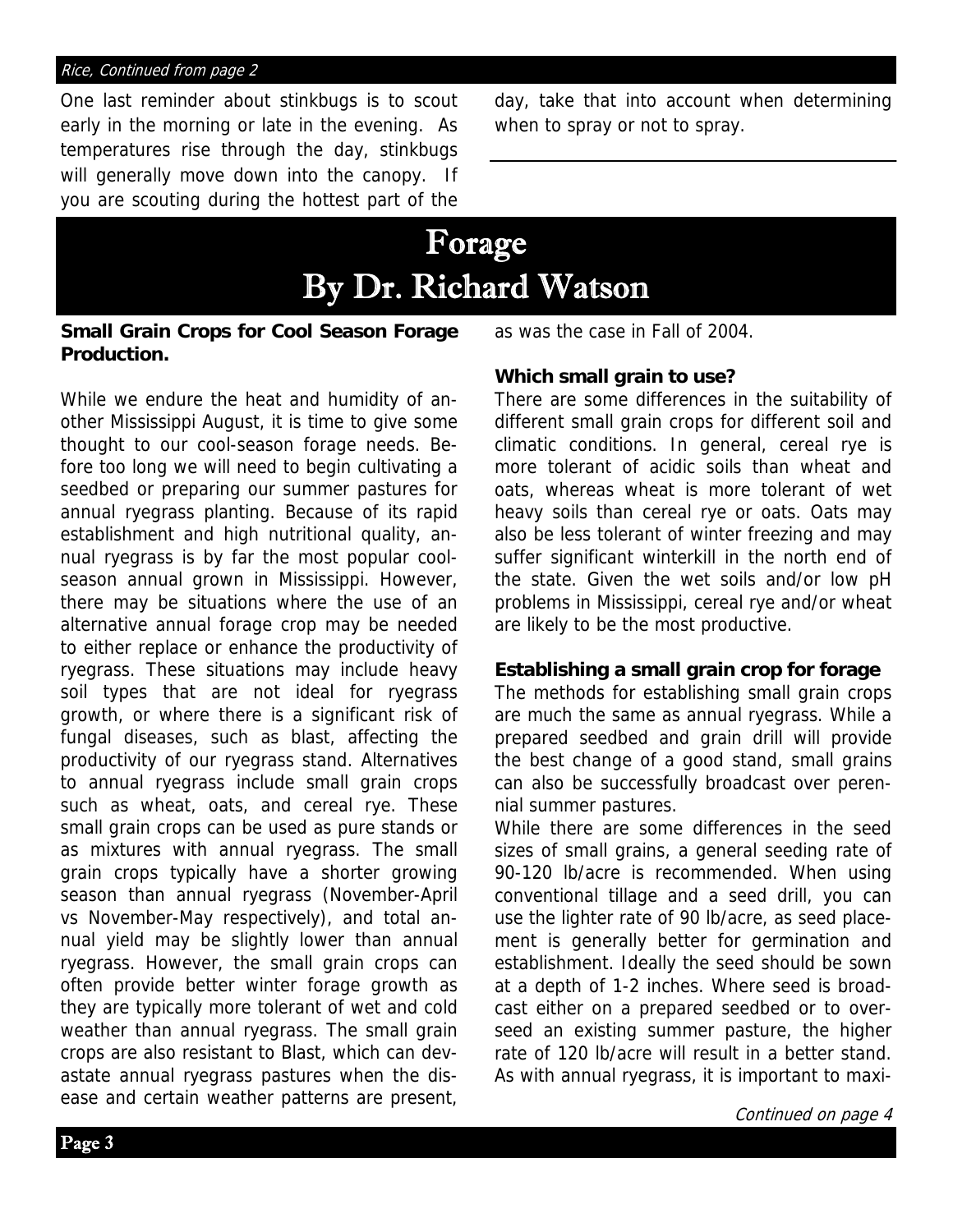#### Forage, Continued from page 3

mize seed-soil contact by overseeded clipping pastures as close as possible. It may be necessary to scratch up the ground with a light disking where the bermudagrass or bahiagrass sod is too thick for the seed to fall to the soil. Sometimes animals can be used to tread the seed into the ground while keeping the summer pasture short enough to remove competition. However, make sure that the animals are removed before or shortly after germination to allow the crop to establish. Seeding at the correct time is another important factor in establishing a small grain crop. Recommended seeding dates for small grains used as a forage crop are usually 3-4 weeks earlier than seeding dates for grain production, or four to eight weeks before the average first frost date. Table 1 shows different recommended seeding dates for small grain crops in Mississippi.

**Table 1: Mississippi seeding dates for small grain crops used as forage** 

| Region               | Seeding dates            |
|----------------------|--------------------------|
| North and Central MS | August 15 - September 15 |
| Delta                | August 20 – September 25 |
| South MS             | September 1 - October 1  |
| Coastal MS           | September 15-October 15  |

Adapted from Larson 2005.

While small grains are effective as a pure crop, they can also be utilized effectively in a mix with annual ryegrass and/or annual clovers. Mixing with ryegrass will extend the growth season of the crop through May and will act as an insurance policy if your ryegrass is affected by blast in the fall. When seeding with ryegrass, use 60-90 lbs/acre of seed mixed with 20-30 lb/ acre of ryegrass seed.

### **Fertilization of small grain crops for forage**

As with any forage crop, it is important to soil test and follow the solid test recommendations

for lime, phosphate and potash applications. Like most cool-season grasses, the small grain crops are very responsive to nitrogen (N) with liner yield responses up to 200 lb of actual N/ acre. Usually split Fall (2 weeks after establishment) and early Spring (February) applications, totaling 150 units/acre, are more than enough to achieve good forage yields.

### **Grazing management of small grain crops**

The management principles for small grain crops are much the same for all cool-season grasses. The aim should be to maximize utilization and regrowth potential by careful rotational or strip grazing. The first grazing should occur when the plants are at least 8-12 inches tall and firmly anchored in the ground (this can be tested by pulling a handful of leaves to make sure that the leaves tear off before the plants are uprooted). Post grazing residuals should not be less than 3-4 inches to encourage regrowth and the rotation length will vary from 14-28 days depending on growth rate (i.e. each section of pasture will get 7-14 days rest before being grazed again). With some small amount of supplemental feeding (e.g. hay, etc.), and good fertility, an acre of small grains should be enough for two lactating cows, or four dry cows, or three 500 lb. stocker cattle if good grazing management is employed. If the winter is particularly cold and the plants stop growing, the rotation will need to be slowed to 50-80 days and the level of supplemental feeding should be increased to take the pressure off the forage crop. During times of slow growth the small grain crops can also be limit grazed for 2- 3 hours a day, which will ensure a longer period of utilization of the crop and can help prevent pugging damage if your pastures become wet. In spring it will be difficult to keep on top of the rapid forage growth and a fast rotation or continuous stocking will be necessary to prevent the plants from maturing and setting seed. It may be necessary to section off an area to ac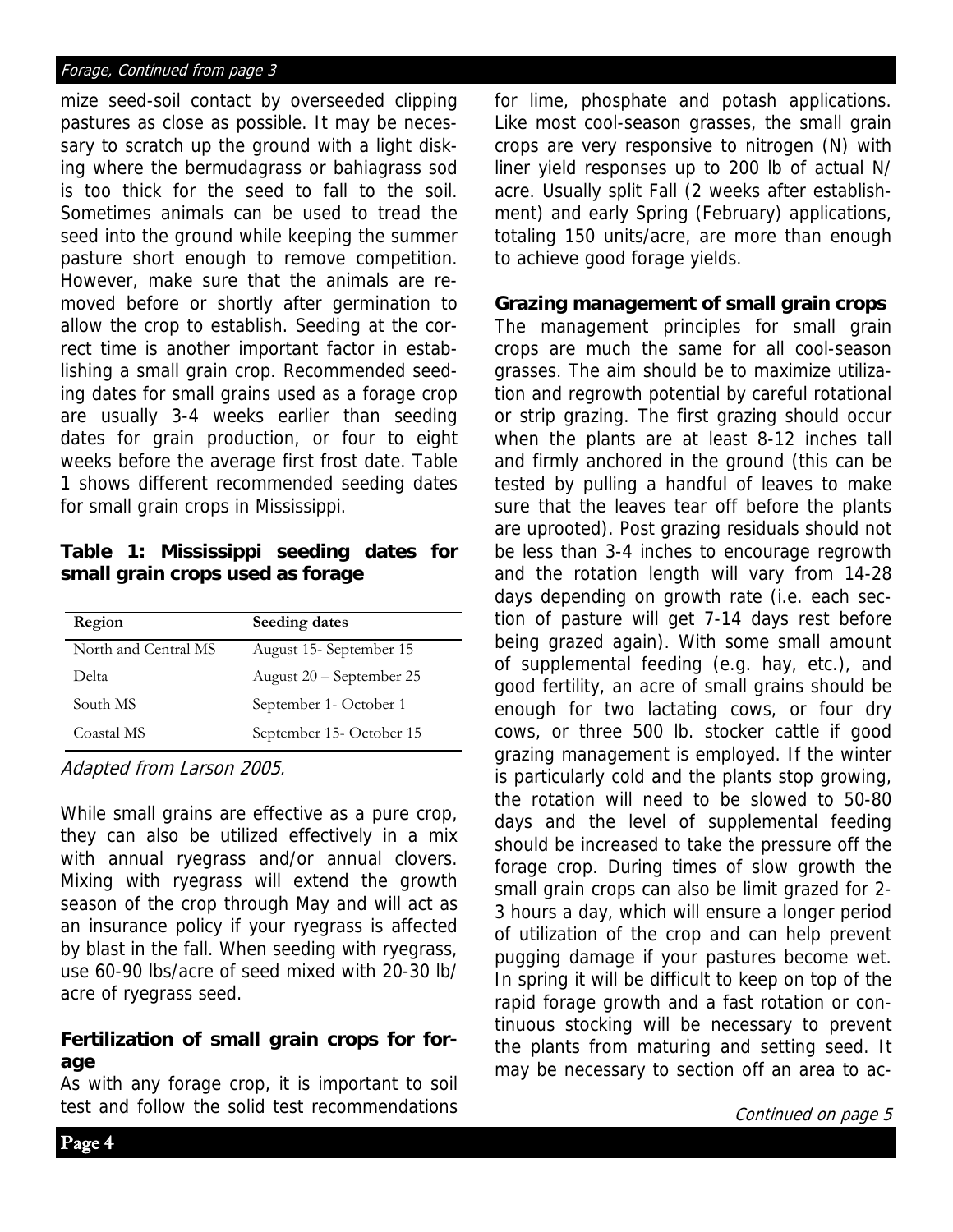cumulate the excess growth for hay or silage production. Small grains should be harvested for hay or silage at the boot or early head stage and the quality is generally similar to annual ryegrass.

Small grain crops are another option in providing valuable cool-season forage production. However, like all forage crops they require the right management and stocking policy to maximize the utilization and profitability of these crops. For more information on the use of small grain crops for forage production, contact your county office of the Mississippi State University Extension Service.

# **Cotton** By Dr. Tom Barber

It has been a challenging year thus far for Mississippi cotton producers. The majority of the cotton, however, looks good considering heavy pest problems as well as dry conditions. Since rain has fallen on much of the state in the last couple of weeks, I have received many calls about the amount of shed that consultants and growers are observing. This is nothing out of the ordinary. We experienced dry, hot conditions before the rains and then cloudy conditions for several days after Dennis blew through. Wet, cloudy conditions after a dry, hot period can result in cotton shedding squares and small bolls. Most areas have experienced excellent square and boll retention thus far and it is important to remember that most times the cotton plant is not able to fill all the bolls it sets, especially during times of stress. Thus the plant will shed the fruit that it cannot fill. Many times after a rain event the plant will shed the top squares and attempt to grow and produce nodes. This is not necessarily bad either, as long as the growth is controlled and the crop is not allowed to get rank. A rank crop in many cases leads to boll rot and defoliation difficulties. Therefore, it is important to manage this crop, especially if excess nitrogen has been applied, with growth regulators to prevent rank growth situations.

If available, timely irrigation is very important in August. Cotton requires anywhere from 1.5 to 2 inches of rain per week during July and August to transport required nutrients to developing bolls during boll fill. Timeliness is the key; keep a close eye on available soil moisture and do not short change the crop during its peak moisture requirement period. We recommend irrigation termination at first open boll.

Continued on page 6 It is important to monitor the crop and determine when it is at cutout, or 5 NAWF (Nodes Above First Position White Flower). It requires approximately 850 heat units from open flower to mature boll. Data from Stoneville, MS suggests that cotton cutout by August 13 will accumulate 850 heat units, the required amount for boll maturation 95% of the time. This percentage decreases to 50% by August 23. This means that based on historical data a bloom set on August 23rd has a 50% chance of becoming a mature boll. Also, it is important to remember the later the crop is at cutout, the more delayed it will be to harvest. Monitor when your crop reaches cutout because several decisions need to be made concerning insecticide termination. Termination for bollworm/budworm is 350, plant bug is 300-350, and stinkbug is 450 heat units after cutout or 5 NAWF. Keeping these termination programs in mind will help